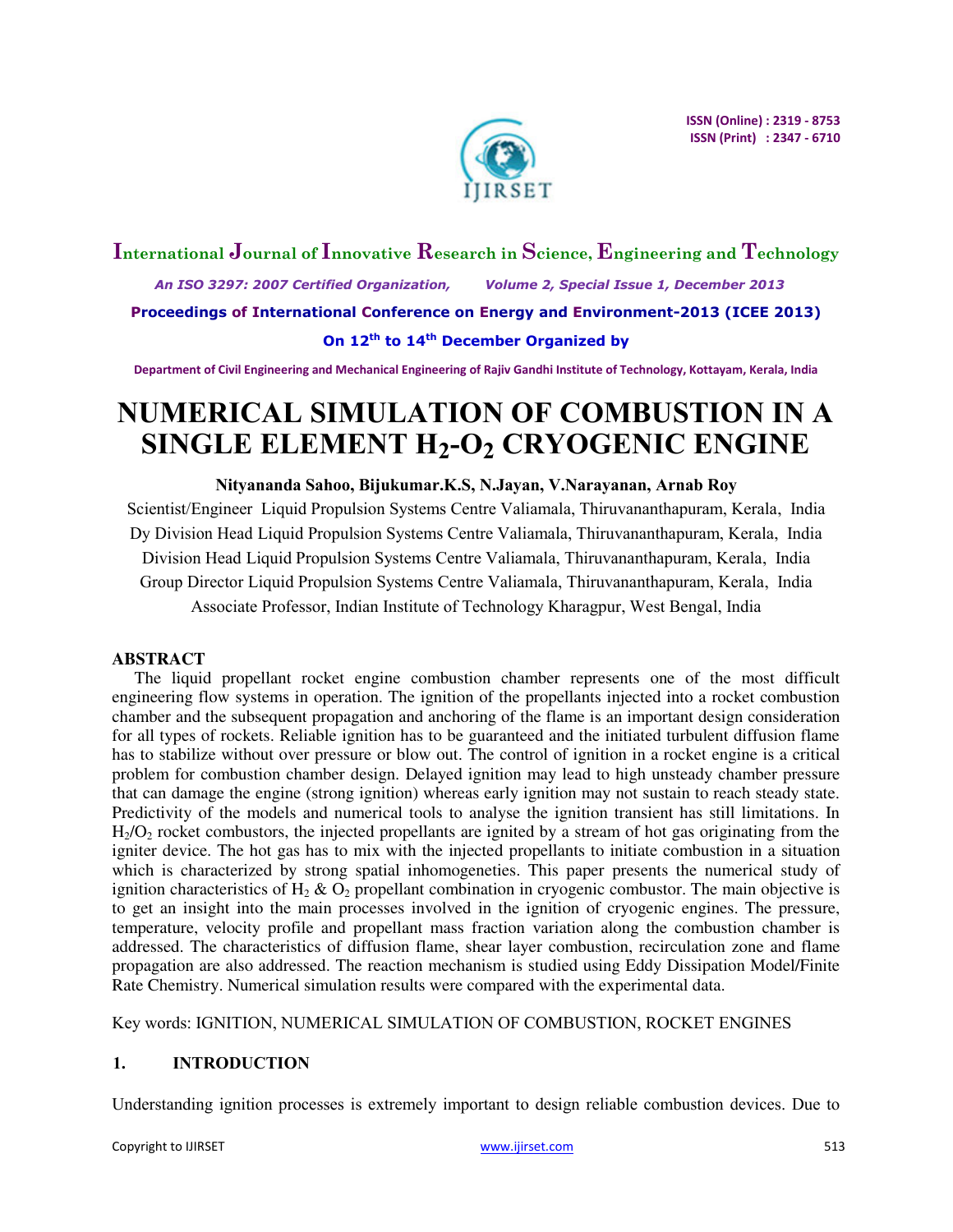non-hypergolic nature of  $H_2-O_2$  propellant combination, the ignition takes place using separate ignition system i.e. pyrotechnic, pyrogen or spark ignitors. The ignition of cryogenic propellant in coaxial injector consists of atomization, vaporization, mixing and finally initiation of ignition. Due to the fast reaction chemistry of  $H_2-O_2$ , the rate of mixing controls the reaction rate. The initiation of ignition and sustainability of the flame front upto steady state without over pressurisation or blow out is the major challenge for coaxial-shear-diffusion combustion. In turbulent non-premixed configurations such as

coaxial flow and bluff body flows, ignition failure is mainly due to incomplete mixing at the spark location. The combustion initiation in rocket engines is usually based on igniter devices. The under expanded hot gas products from igniter are injected into the combustion chamber while the propellant valves are sequentially opened/closed to cause entry of the propellants to the combustion chamber at a adequate mass fraction. Ignition in such configurations is mainly driven by turbulent mixing, convective

effects, thermodynamic conditions, interaction between the under expanded igniter jet and propellants jets,

chemistry and two phase flow effects. Mayer et al. [1] studied the atomization of a liquid oxygen jet by a

surrounding gaseous hydrogen jet and the effect of ignition on atomization processes. Indeed, an ignition delay leads to the evaporation of an important amount of liquid oxygen and thus to the creation of a significant volume of gaseous flammable mixture into the chamber. After ignition the flame spreads over the whole chamber leading to a sharp pressure peak. Once the mixture is burned, diffusion flame anchors at the injector lips.

Ignition was triggered by a spark plug and the experiment showed that after the initiation of the flame

kernel, the flame propagated in a partially premixed mode before stabilizing in a diffusion mode. The temporal evolution of the distance of the upstream flame edge from the injector face plate is the main feature to characterize the flame anchoring and flame stabilization process. Here the focus of the study is on the usage of the chemical kinetics models for hydrogen-oxygen combustion. In most cases the assumption of thin flame (infinitely fast chemical reactions) gives reliable results. Hence, there is no actual need to use the detailed kinetic mechanisms in CFD simulations. However, the assumption of thin flame is not completely satisfied in rocket combustion chamber where the turbulence is very high. Due to this reason, the model of the chemical kinetics should be used for the modeling of the combustion in rocket engine which has to be validated and verified with experimental result. Of course chemical reactions drive combustion, but indeed combustion process depends on heat and mass transfer too. Although turbulence model, equations of state, transport coefficients and chemical kinetic mechanism can be validated separately, the resulting physical-chemical model needs the final validation as a whole.

Toshimi et al. [2] explains on numerical computation on axisymmetric laminar diffusion flame taking into account the detailed chemical kinetics and multicomponent diffusion. The laminar jet diffusion flame formed in a co-flowing oxidizer and fuel is a fundamental flame type. This flame has attracted much research attention on flame characteristics and its structure.

Guilhem Lacaze et al. [3] presents the comprehensive development of a combustion model for turbulent non-premixed flames at high pressure supercritical condition. In  $H_2-O_2$  combination rocket engine, combustion is affected by strain, pressure and heat loss processes. Flame sensitivity is studied to define the topology of liquid oxygen- hydrogen flame and sensitivity.

N.J. Brown et al. [4] explains about the experimental studies of lean, near stoichiometric and rich hydrogen oxygen flames to predict the composition and temperature profiles at low pressure combustion.

O. Gurliat et al. [5] depicts that the local flame velocities as well as local convection velocities at the point of ignition are determined by image displacement velocimetry method. Depending on the injection condition of the propellant, some distinct phases of the transient startup process could be observed and are discussed in terms of Weber number & Reynolds number.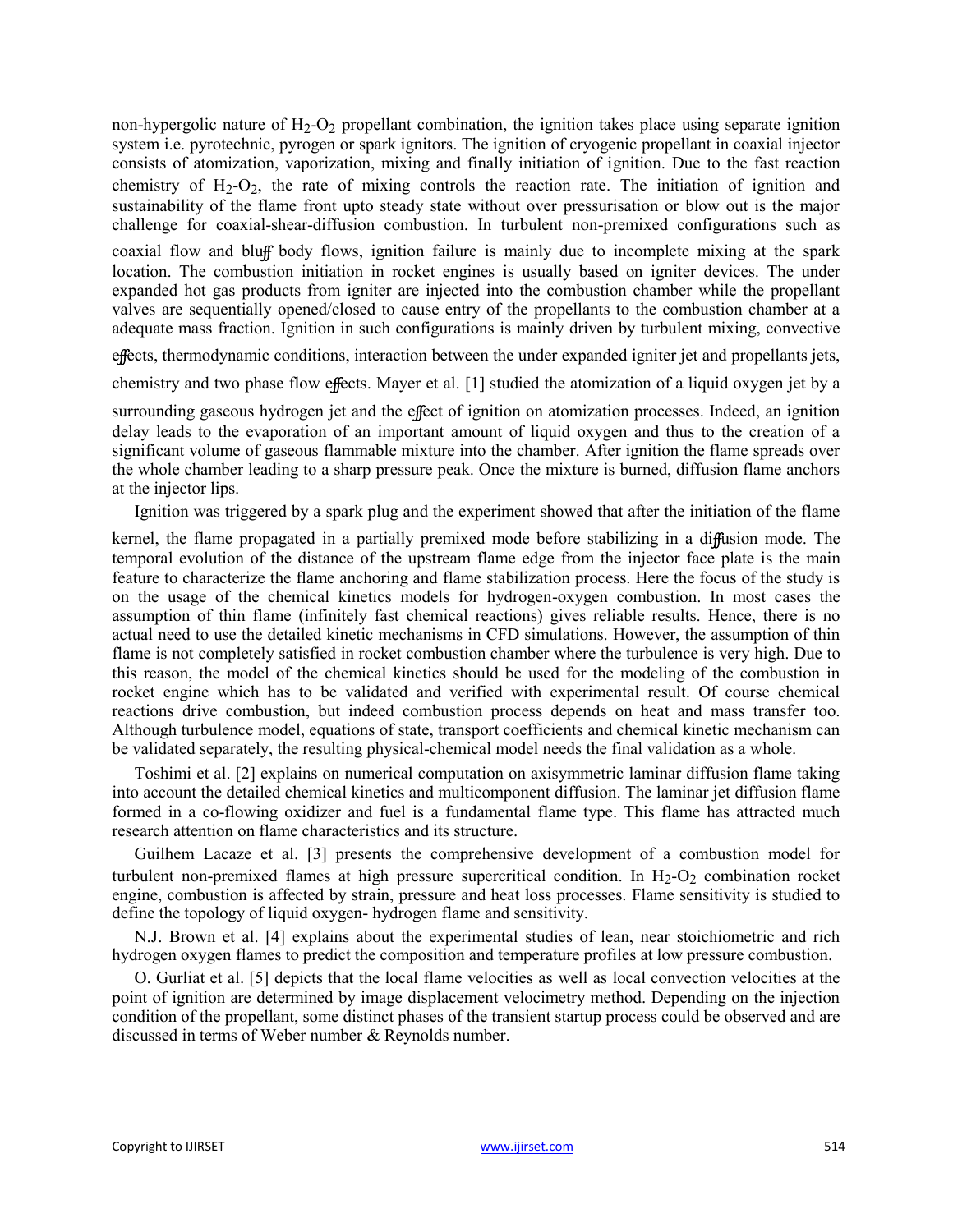# **2. PHYSICS OF IGNITION IN ROCKET ENGINES**

Ignition of liquid rocket engines is characterized by high-speed injection jets and very fast chemistry. If the ignition delay is short, reactants will not be sufficiently mixed to react strongly. If the ignition delay is large, the mixed reactants ignite too strongly and generate high and dangerous pressure levels. To obtain the smooth start of the engine, the valve sequencing plays an important role during start transient process.

Three main phenomena controls liquid rocket engine ignition: high velocity jets, auto ignition and H<sub>2</sub>/O<sub>2</sub> combustion. The ignition of the engine follows a specific sequence. First the system is thermally conditioned with propellants to reach a nominal state  $\&$  to cool down the injection lines. Purging using gaseous helium (GHe) through Liquid Oxygen (LOX) circuit will prevent entry of H2 to the LOX circuit till the LOX is admitted into the chamber. This is followed by  $H_2$  injection and the igniter is triggered after few milliseconds. The igniter produces a high pressure jet leading to a strongly under expanded jet in the chamber. Finally, the oxidiser  $(O<sub>2</sub>)$  is injected and combustion begins.

# **3. MODELLING OF SINGLE ELEMENT CHAMBER**

The cryogenic combustor with single element coaxial injector is used for study of the combustion characteristics. The modelling & meshing of the combustor along with coaxial injector is carried out using ANSYS ICEM CFD software. The choice of the software is given adherence to the compatibility of the computer data and the design documentation. The ANSYS CFX solver is used to solve the governing

equations. The k-ε model is used for the turbulent modelling and Eddy Dissipation Model (EDM) is used for combustion modeling. The EDM is fast reaction chemistry model with higher Damkohler number. Damkohler number is a non-dimensional parameter defined as the ratio of turbulent mixing to chemical reaction timescale.

Two types of tests (simulations) have been done in this work i.e. Single Element chamber without nozzle segment and Single Element chamber with nozzle segment.

The first test case is a Single Element Co-axial injector chamber without nozzle segment. This configuration is selected to study the flame characteristics of coaxial injector configuration and to understand the energy distribution and species mass fraction along the combustion chamber.

The second case is a Single Element Co-axial injector chamber with nozzle segment. This configuration is used to estimate the performance parameters like chamber pressure and C-star efficiency. All the aero thermo chemical behaviors of the single element combustor were derived from the simulation and the results were compared with experimental data.

The test rig is fueled with gaseous hydrogen and oxygen by a coaxial injector and connected to the atmosphere by an exhaust nozzle. Figure-1 gives the schematic of the single element chamber with coaxial injector.

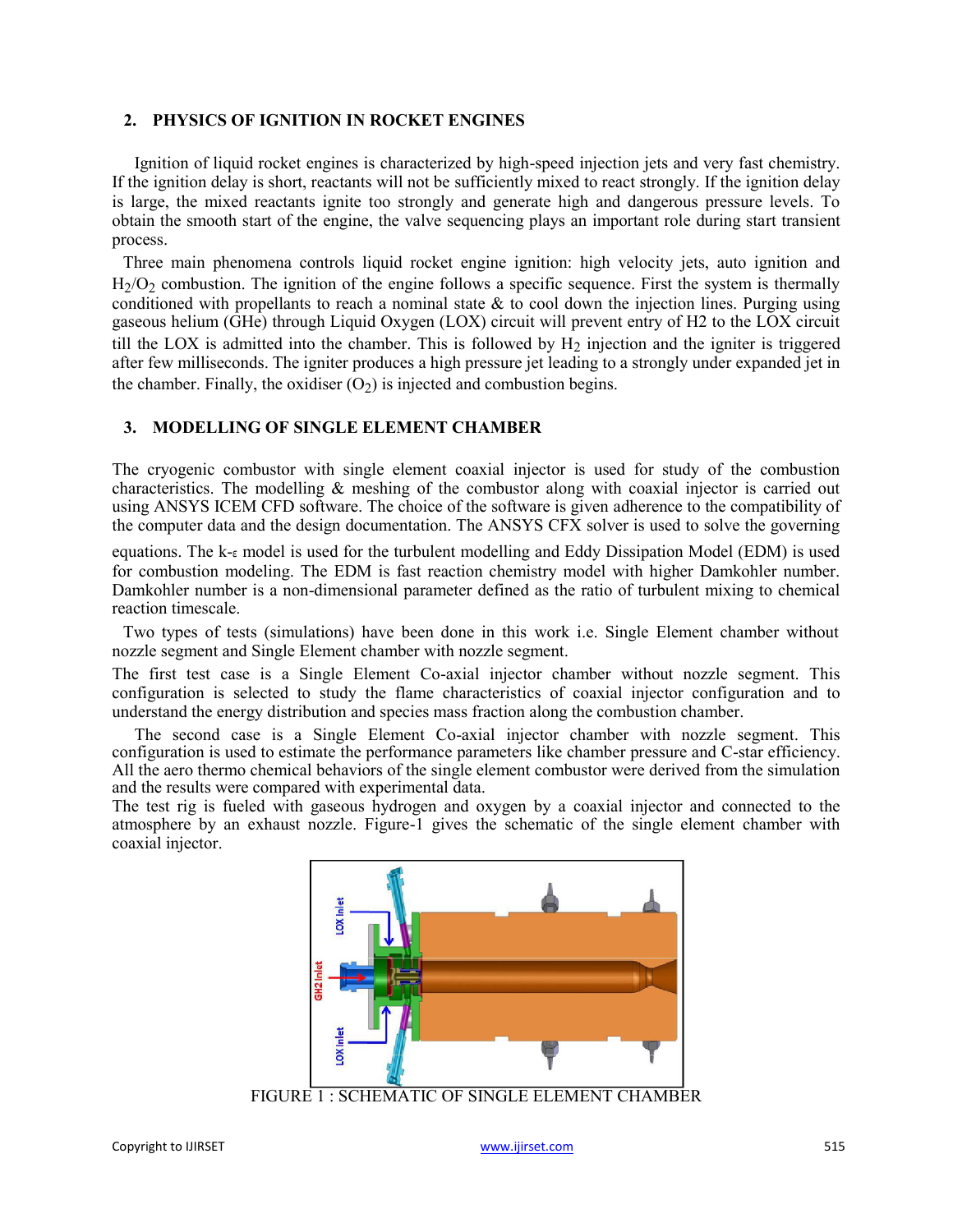Flow pattern in a coaxial injector element is given in figure-2.



FIGURE 2 : FLOW PATTERN IN COAXIAL INJECTOR

# **4. SIMULATION OF COMBUSTION**

In this study, the H<sub>2</sub>-O<sub>2</sub> kinetic scheme with two steps reaction chemistry is formulated. The reacting equations are

# **H2+O2 ->2OH**   $H2+20H \rightarrow 2H_2O$

Different meshes and the models of diffusion and thermal conductivity were tried before getting the final results. A fully unstructured tetrahedral mesh is used for the final simulation. For the present calculation, upwind scheme with physical time scale is used. Forward rate constant for reaction is computed using expanded version of Arrhenius Equation.

The expanded version of the Arrhenius Equation is a

$$
k = A T^{\beta} exp^{\frac{-E}{RT}}
$$

where, k : Reaction rate

A : Pre-exponential factor

T : Temperatur

- E : Activation Energy
- R : Universal gas constant

In Eddy Dissipation Model, the reaction rate;

$$
k \alpha \frac{\varepsilon}{k}
$$

where, ε: Eddy Dissipation rate *k* : Turbulent kinetic energy

The formulation solves the fully coupled governing equations of mass, momentum, total energy and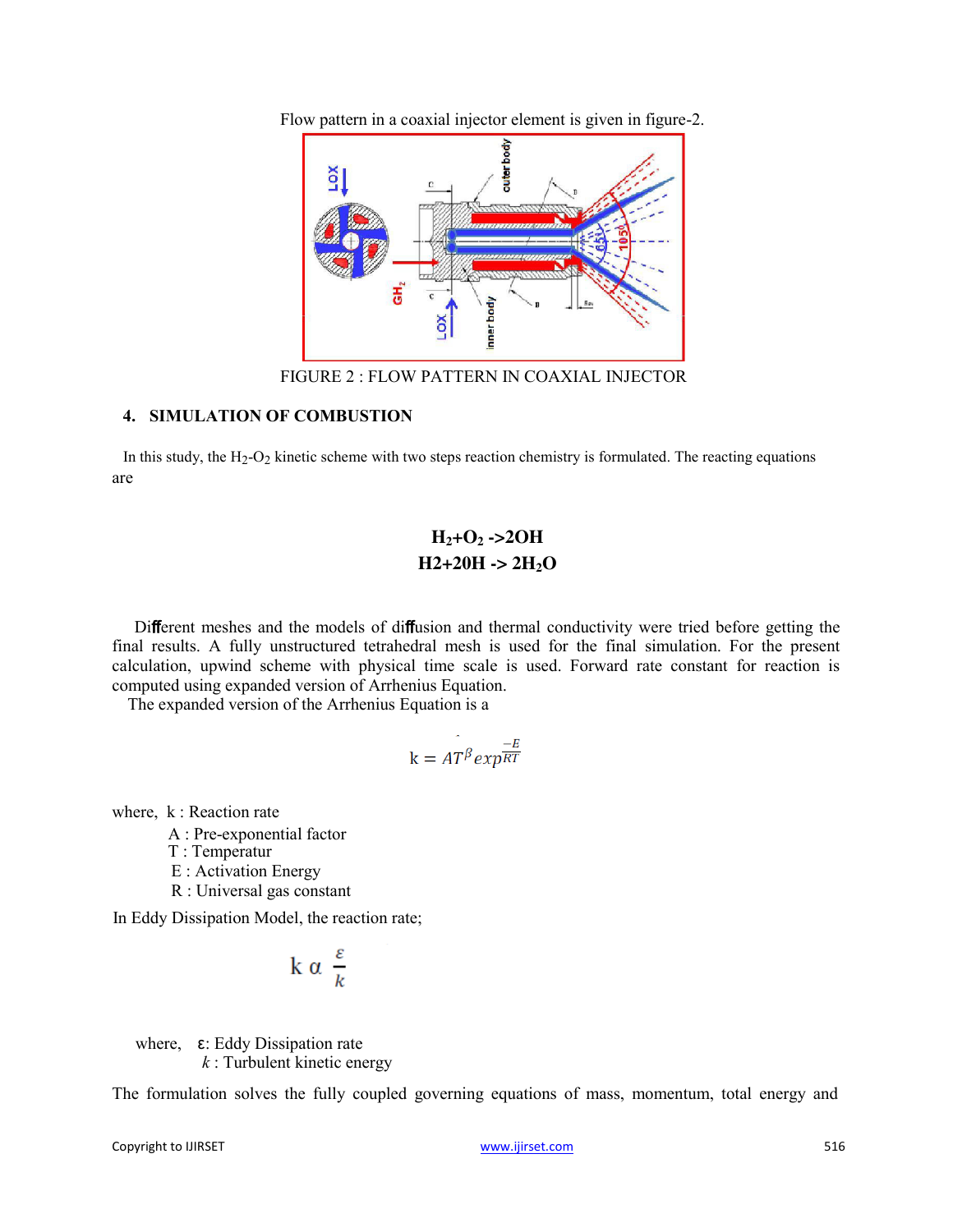species as follows;

#### **Mass conservation equation:**

$$
\frac{\partial \rho}{\partial t} + \nabla \cdot (\rho u) = 0
$$

**Where** 

ρ is the density and u is the three dimensional velocity vector

## **Momentum conservation equation:**

$$
\frac{\partial}{\partial t}(\rho u) + \nabla \cdot \left[\rho u \times u + \frac{P}{M2}I\right] = \nabla \cdot \tau
$$

where, P : Pressure, M : Mach number, μ : dynamic viscosity and Re : Reynolds number Viscous stress tensor

$$
\tau = \frac{\mu}{Re} \left[ -\frac{2}{3} (\nabla \cdot u) I + (\nabla u + \nabla u^T) \right]
$$

**Energy conservation equation:** 

$$
\frac{\partial}{\partial t}(\rho E) + \nabla \cdot [(\rho E + P)u] \n= \nabla \cdot [q_E + M^2(\tau, u)] + Q_E
$$

where, Total energy: :

$$
E = e_s + \frac{M^2}{2}
$$
  
Sensible energy:  

$$
e_s = \sum_{i=1}^{N} h_i Y_i - \frac{P}{\rho}
$$

Enthalpy:

$$
h_i = \iint C_{pi}(T, P) dT dP
$$

 $Q_E$  = Heat release rate due to chemistry

# **Species transport equation for ith species:**

$$
\frac{\partial}{\partial t}(\rho Y_i) + \nabla \cdot (\rho Y_i u) = \nabla \cdot q_i + \omega_i
$$
\nwhere, Y: Species mass fraction  
\nq : Mass diffusion  
\n $\omega$ : Rate of diffusion

These equations are coupled using a cubic equation of state and appropriate treatments of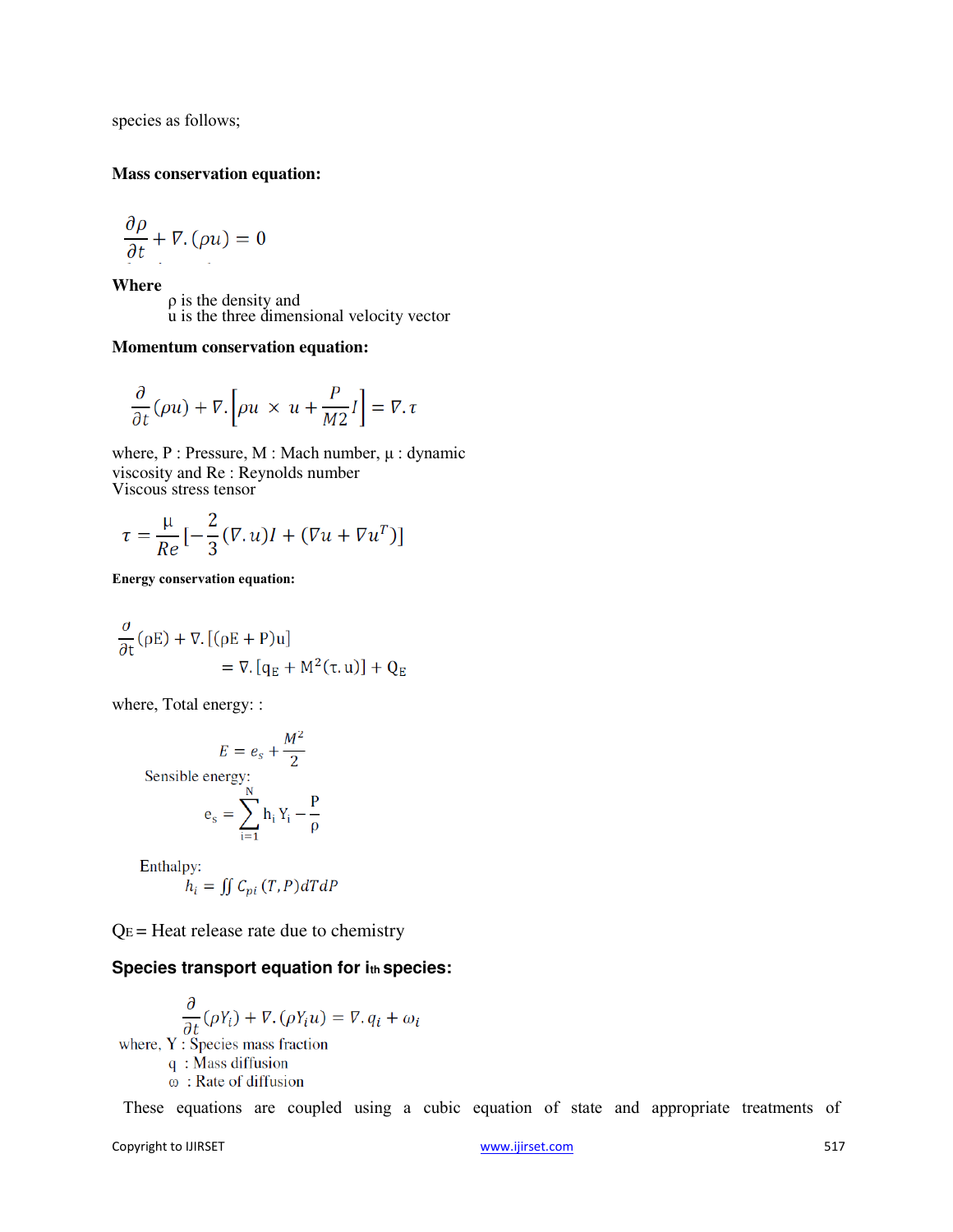thermodynamic and transport properties to capture correctly supercritical effects occurring at high pressures.

# **5. RESULTS & DISCUSSION**

The simulation is carried out for single element chamber considering two cases i.e. without & with nozzle configuration. Results are summerised below.

# **5.1 Simulation without nozzle**

Boundary conditions applied for the simulation are  $H_2$  &  $O_2$  flow rates at the combustor inlets and chamber pressure at the outlet in order to study the combustion characteristics in the chamber. Temperature distribution along the combustor is given in figure-3. Non uniformity in temperature is observed near to the injector face plate which is due to the characteristics of coaxial injector element. Gradual mixing is observed at the downstream segment of the combustor and uniform temperature obtained at the combustor exit.

The signature of diffusion combustion is observed in the coaxial injector configuration in which the ignition takes place in the  $H_2/O_2$  shear layer.



FIGURE 3 : TEMPERATURE PROFILE IN A COAXIAL INJECTOR

As the flame propagates away from the injector face plate, mixing characteristics of the propellants improves resulting in uniform temperature profile. Figure-4 shows the profile of the temperature along the chamber away from the injector face plate.



FIGURE 4 : TEMPERATURE PROFILE VARIATION ALONG THE CHAMBER

In the coaxial injector configuration, the propellant mixture mass fraction coexists only in a small region in the chamber which is the characteristics of diffusion flame. Figure-5 gives the propellant mixture mass fraction along the radial direction at an axial distance of 60 mm from the injector face plate.



FIGURE 5 : MIXTURE MASS FRACTION ALONG RADIAL DIRECTION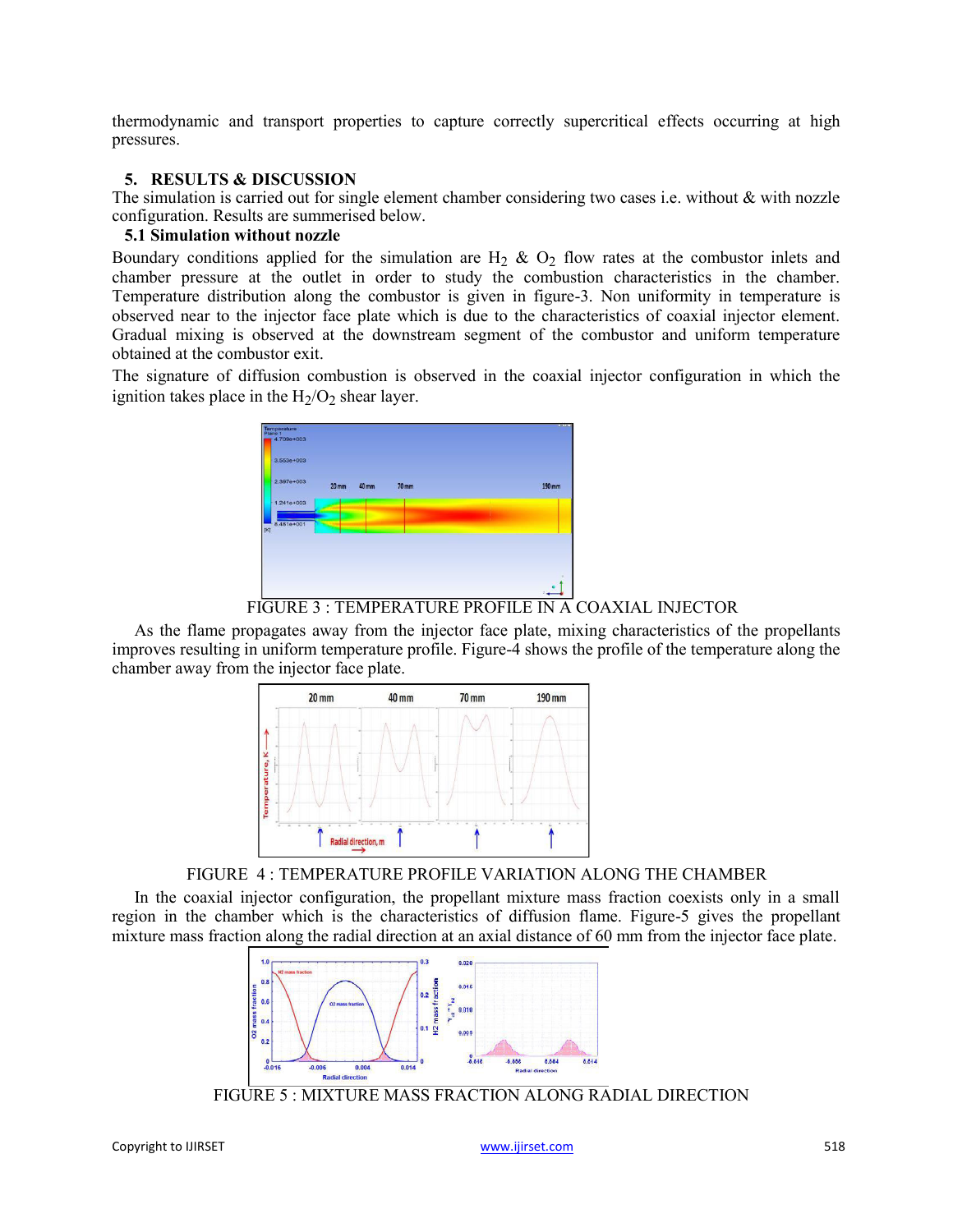The variation of the  $O_2$ ,  $H_2$  and  $H_2O$  along the radial direction is compared with typical diffusion flame. In case of confined control volume coaxial injector single element chamber, due to presence of recirculation zone, the combustion product  $H_2O$  mass fraction near the wall is more compared to normal diffusion flame. Figure-6 shows the comparison of species distribution in the single element combustor with typical diffusion flame [6].



FIGURE 6 : CHARACTERISTICS OF DIFFUSION FLAME

The temperature buildup along the axial direction is given in figure-7 which indicates that near to the face plate, the combustion chamber temperature is more than stoichiometric temperature which is due to nonequilibrium condition during initial ignition transient.



FIGURE 7 : TEMPERATURE PROFILE ALONG THE AXIAL DIRECTION

# **5.2 Simulation with nozzle**

The single element coaxial injector chamber is simulated by incorporating the propellant flow rate as the inlet boundary condition and sea level condition at outlet is specified. The pressure, temperature, velocity profiles and species mass fraction variation are compared with the case without nozzle configuration which are comparable.

The diffusion characteristics of the flame along with the recirculation zones are also observed and the chamber pressure is estimated. The estimated chamber pressure is compared with the experimental data for multiple points along the radial direction which shows a variation of 4.6%. Figure-8 gives the comparison of simulated chamber pressure with experimental data. Simulations were carried out with both the propellants in gaseous state. But in actual case LOX may be in saturated condition and some of the particles may be escaping from the domain without reaction. This may be the reason for the lower chamber pressure obtained in the experiment as compared to CFD simulation.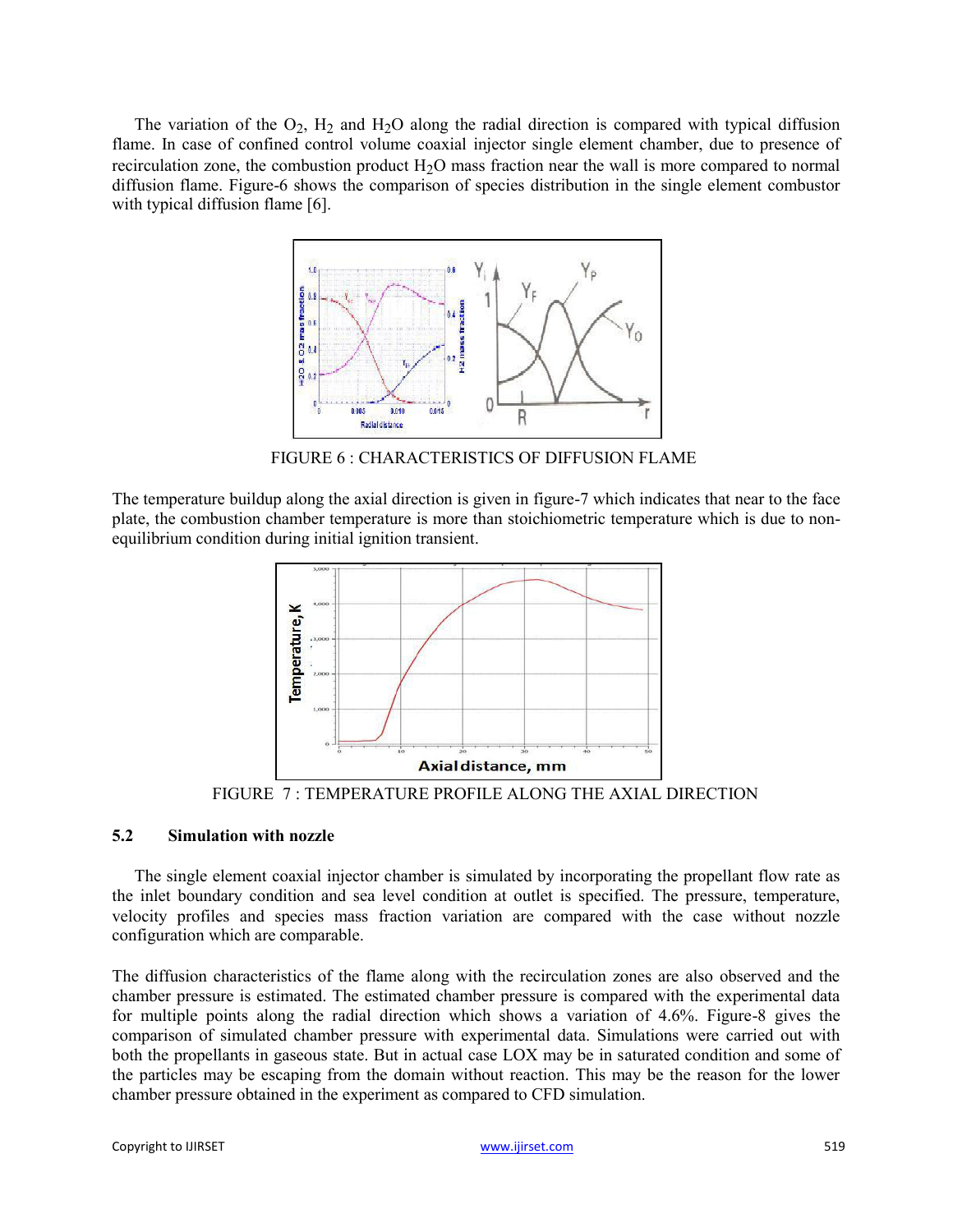

FIGURE 8 : COMPARISON OF SIMULATION RESULT WITH EXPERIMENTAL DATA

The signature of temperature buildup and species mass fraction along the axial direction is comparable with that without nozzle configuration. Figure-9 shows the variation of temperature along the axial direction.



FIGURE 9: TEMPERATURE PROFILE ALONG AXIAL DIRECTION

Figure-10 shows the comparison of temperature and  $H_2O$  mass fraction along the radial direction at different axial locations from the injector face plate. It shows lot of non-uniformity very near to injector face plate and uniform temperature at an axial distance of 160 mm away from the injector face plate. As the mixing improves along the chamber axis away from the injector face plate, the mass fraction of  $H_2O$ is following the similar trend of temperature.



FIGURE 10 : VARIATION OF TEMPERATURE WITH H<sub>2</sub>O MASS FRACTION